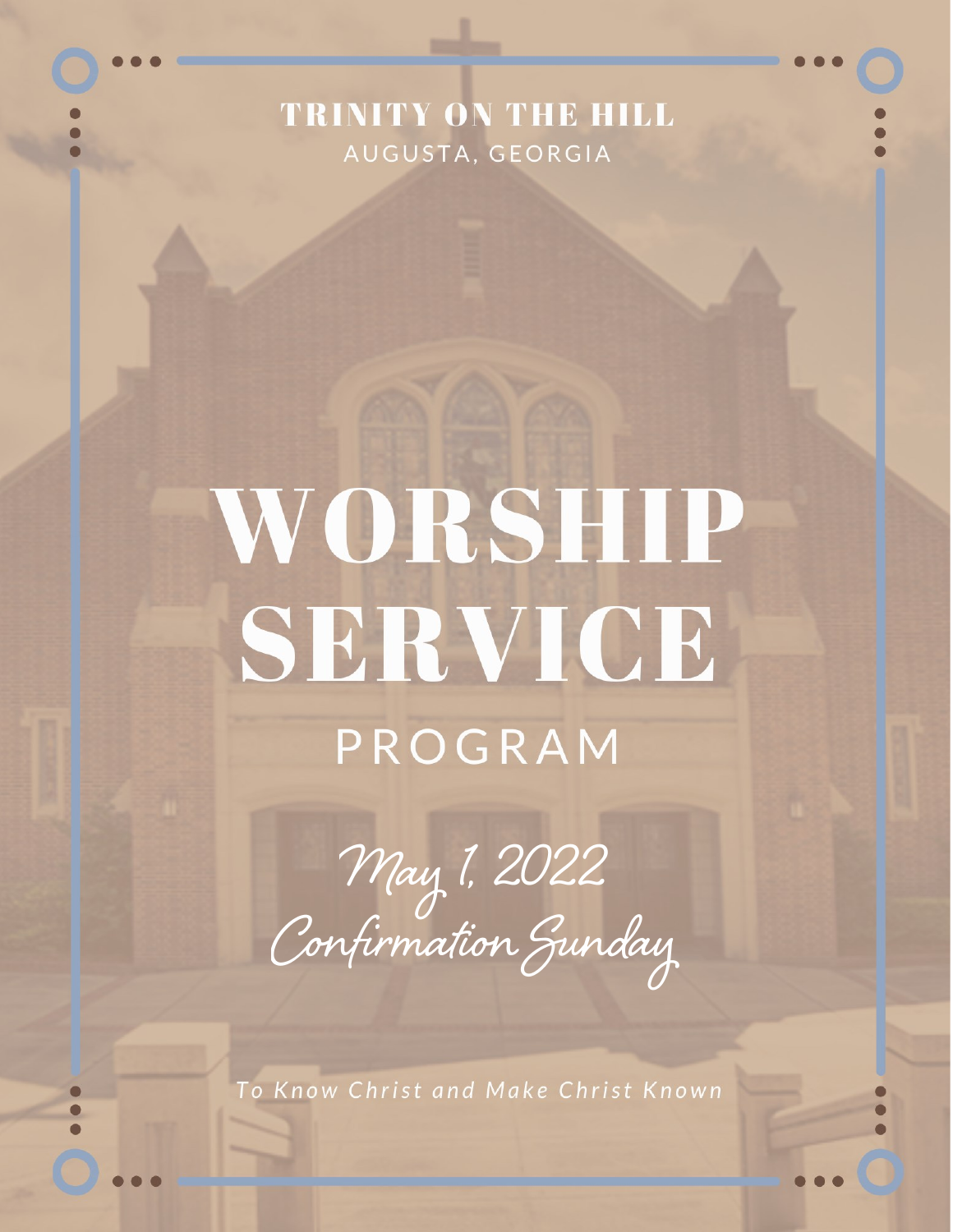|                                                                       | Service of Worghip<br>8:30 & 11:00am                                                                                                                                |                                                                                                                                                                                                                                                                                            |
|-----------------------------------------------------------------------|---------------------------------------------------------------------------------------------------------------------------------------------------------------------|--------------------------------------------------------------------------------------------------------------------------------------------------------------------------------------------------------------------------------------------------------------------------------------------|
|                                                                       |                                                                                                                                                                     |                                                                                                                                                                                                                                                                                            |
| <b>WE GATHER TO CELEBRATE</b>                                         |                                                                                                                                                                     |                                                                                                                                                                                                                                                                                            |
| Prelude                                                               |                                                                                                                                                                     |                                                                                                                                                                                                                                                                                            |
| Instrumental Call to Worship (8:30)<br>Choral Call to Worship (11:00) | Shout to the Lord                                                                                                                                                   | Nick Lowery & Sophie Pollock<br><b>New Creation Choir</b>                                                                                                                                                                                                                                  |
| <b>Welcome Home</b>                                                   |                                                                                                                                                                     | <b>Lillian Howard</b>                                                                                                                                                                                                                                                                      |
| Spoken Call to Worship                                                |                                                                                                                                                                     | Andy Woodard                                                                                                                                                                                                                                                                               |
| on the earth.<br>possibility.                                         | Leader: By faith, we release our fears to the one who commands angel armies.<br>People: By faith, we live in peace; our sins have been justified by Christ's blood. | Leader: <i>By faith</i> , we become image bearers, walking temples, housing the Spirit of God<br>People: By faith, we trust that because God is with us, nothing is outside the realm of<br>Leader: <i>By faith</i> , we gather now to give Him our allegiance and praise His mighty name. |
| Opening Hymn                                                          | Rejoice, the Lord is King                                                                                                                                           |                                                                                                                                                                                                                                                                                            |
| Affirmation of Faith                                                  | <b>Written by Confirmands</b>                                                                                                                                       | Jane Marshall O'Dell                                                                                                                                                                                                                                                                       |
|                                                                       | Glory Be to the Father                                                                                                                                              |                                                                                                                                                                                                                                                                                            |

| <b>Prayer Chorus</b>                                 | O Mighty Cross |                      |
|------------------------------------------------------|----------------|----------------------|
| Morning Prayer / The Lord's Prayer                   |                | Mark Phifer          |
| <b>Confirmation Reflection</b>                       |                | Confirmation Leaders |
| Confirmation Video                                   |                |                      |
| Celebration of God's Faithfulness Through Generosity |                | Rev. Scott Hearn     |
|                                                      |                |                      |

## WE CELEBRATE THROUGH HEARING GOD'S WORD

| Special Music (8:30)  |                                 | <b>Nick Lowery</b> |
|-----------------------|---------------------------------|--------------------|
| Special Music (11:00) | Ancient Words                   | New Creation Choir |
| Scripture             | Deuteronomy 6:4-9               |                    |
| <b>Sermon</b>         | got virtues? To Write on a Soul | Rev. Scott Hearn   |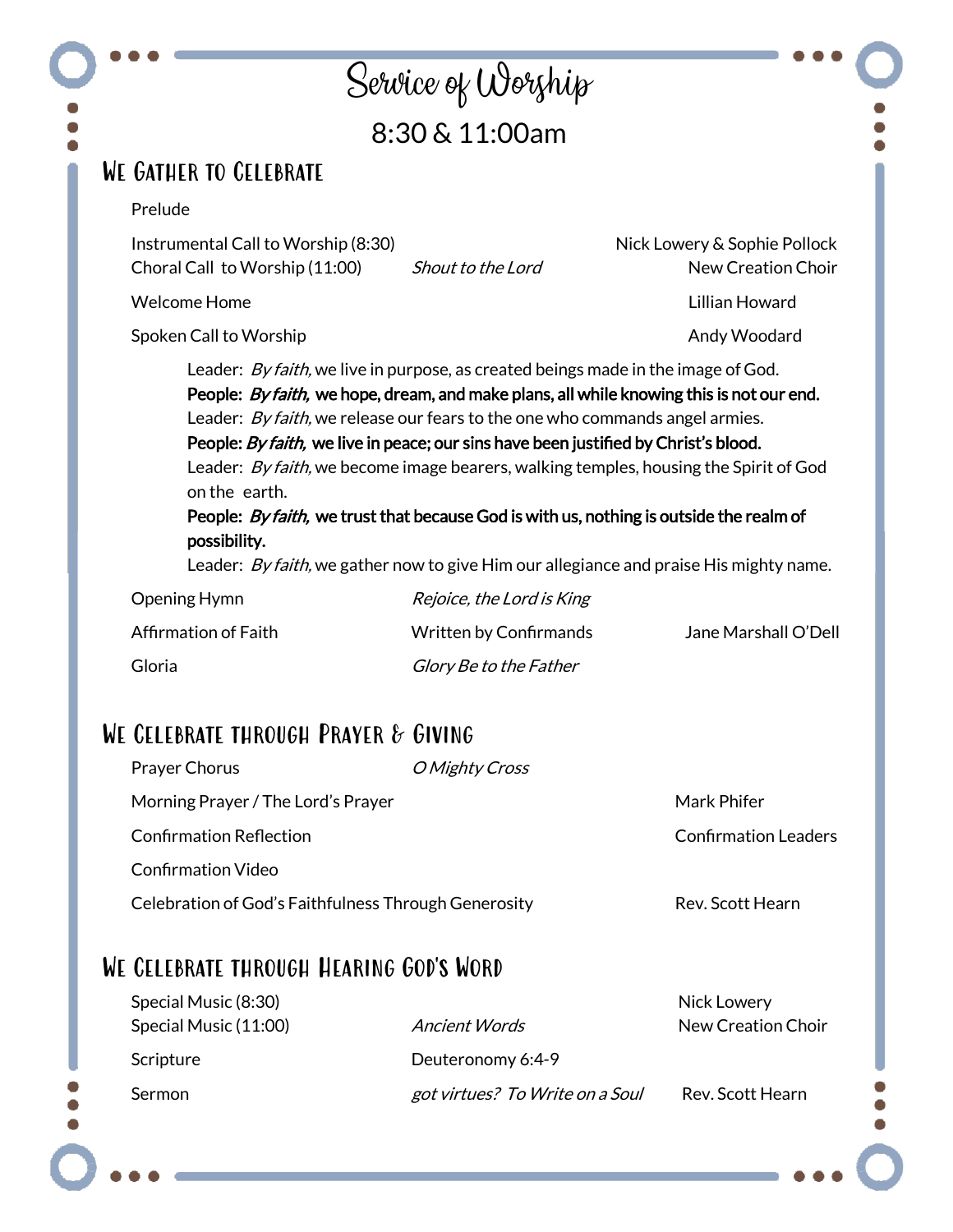#### We Go Out & Show the Wonderful Love of God

Confirmation and Reception into the Church (11:00)

**Benediction Benediction Rev. Scott Hearn** 

Postlude

Hymn of Response I Know Whom I Have Believed Joining Service (8:30) Richard Allen Bargeron

Going Forth Worthy of Worship

Confirmation Class of 2022

#### **CONFIRMANDS**

Jon Steven Bailey, Jr. Gabriel Jacques Beauchamp Allie Kempson Brandenburg Clarice Amanda Brigham Sumter Elizabeth Folley Gainer Adams Godwin James Baxley Gregory Caroline Bradley Kennedy George Michael Lawson Josephine Pearl Miller Stuart Fulton Mitchell Eleanor Catherine Morgan Hailyn Ryleigh Morgan Evie Rose Neal Jane Marshall O'Dell David Patrick Owen III Ruby Whitten Pendergrass William Henry Rivers

#### Confirmation Leaders

Ansley and Luke Coffey Kayle and Stephen King Blair and Anna Mutimer Hannah and Andy Woodard

#### Confirmation Parent Class Leader Mark Phifer

#### Director of Children's Ministry Lillian Howard